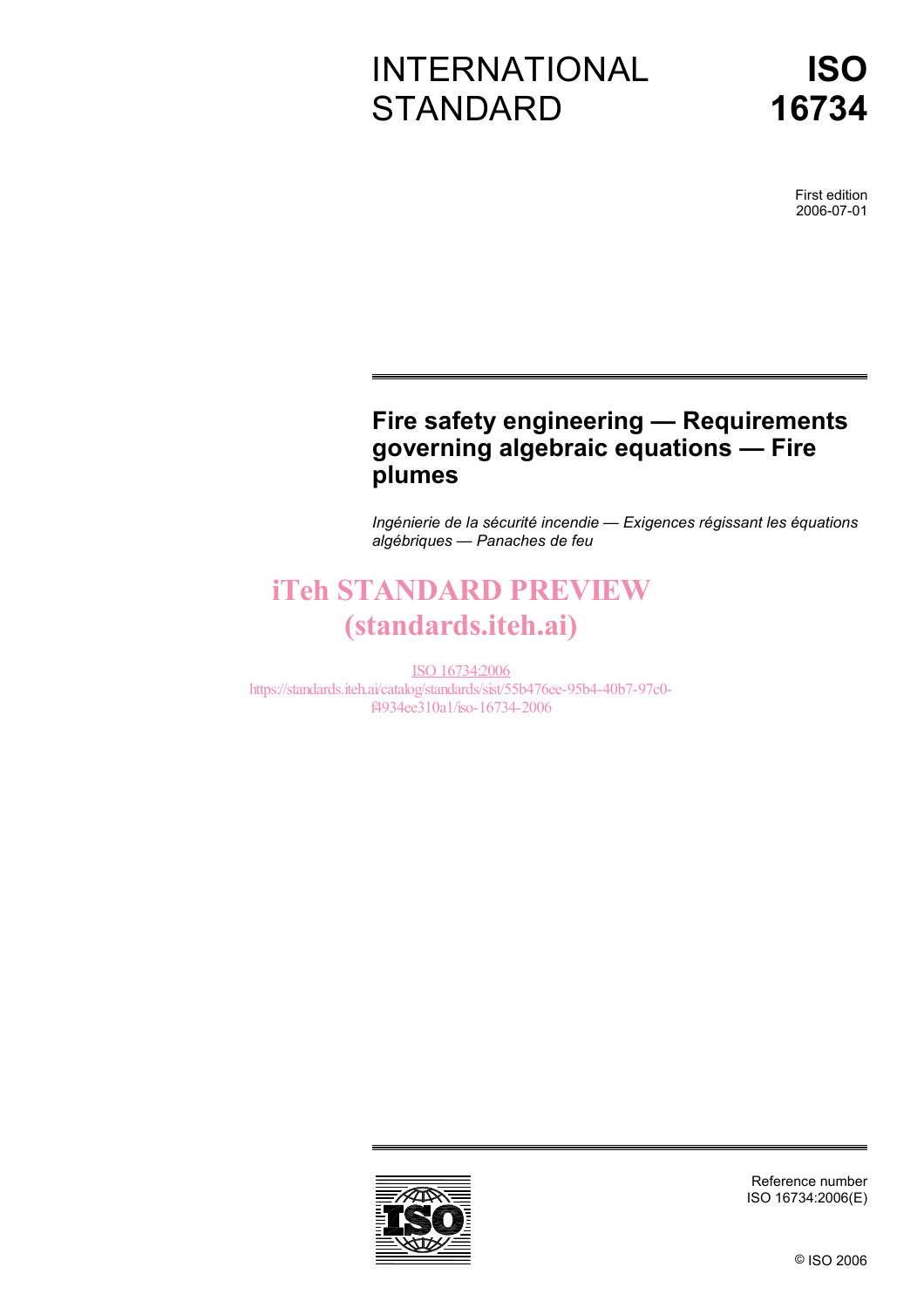#### **PDF disclaimer**

This PDF file may contain embedded typefaces. In accordance with Adobe's licensing policy, this file may be printed or viewed but shall not be edited unless the typefaces which are embedded are licensed to and installed on the computer performing the editing. In downloading this file, parties accept therein the responsibility of not infringing Adobe's licensing policy. The ISO Central Secretariat accepts no liability in this area.

Adobe is a trademark of Adobe Systems Incorporated.

Details of the software products used to create this PDF file can be found in the General Info relative to the file; the PDF-creation parameters were optimized for printing. Every care has been taken to ensure that the file is suitable for use by ISO member bodies. In the unlikely event that a problem relating to it is found, please inform the Central Secretariat at the address given below.

# iTeh STANDARD PREVIEW (standards.iteh.ai)

ISO 16734:2006 https://standards.iteh.ai/catalog/standards/sist/55b476ee-95b4-40b7-97c0 f4934ee310a1/iso-16734-2006

© ISO 2006

All rights reserved. Unless otherwise specified, no part of this publication may be reproduced or utilized in any form or by any means, electronic or mechanical, including photocopying and microfilm, without permission in writing from either ISO at the address below or ISO's member body in the country of the requester.

ISO copyright office Case postale 56 • CH-1211 Geneva 20 Tel. + 41 22 749 01 11 Fax + 41 22 749 09 47 E-mail copyright@iso.org Web www.iso.org

Published in Switzerland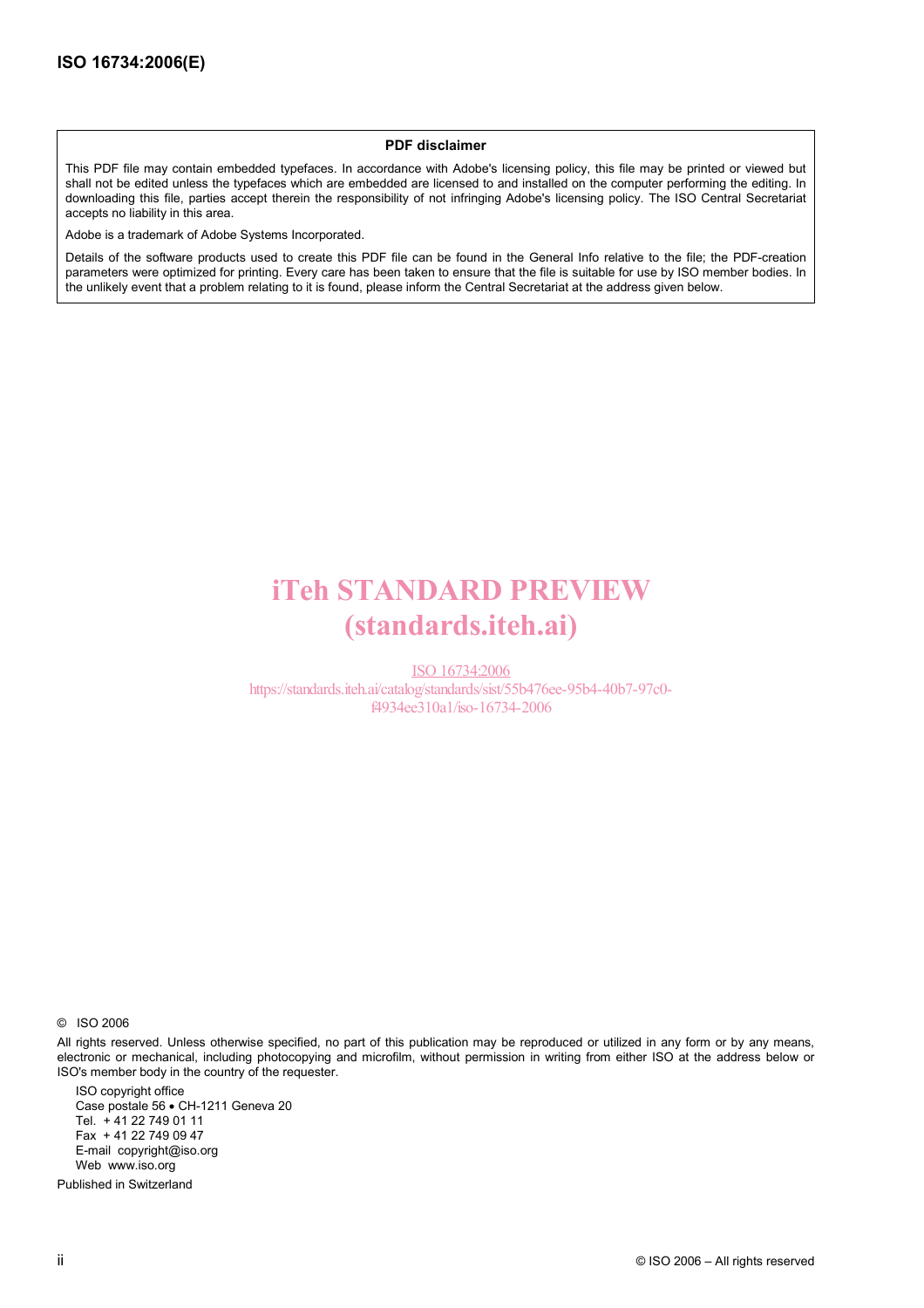### **Contents**

#### Page

| 1                       |                                                                                    |  |
|-------------------------|------------------------------------------------------------------------------------|--|
| $2^{\circ}$             |                                                                                    |  |
| $\mathbf{3}$            |                                                                                    |  |
| $\overline{\mathbf{4}}$ |                                                                                    |  |
| 5                       |                                                                                    |  |
| 6                       |                                                                                    |  |
| $\overline{7}$          |                                                                                    |  |
| 8                       |                                                                                    |  |
|                         | Annex A (informative) Equations for quasi-steady state, axisymmetric fire plumes 4 |  |
|                         |                                                                                    |  |

# **iTeh STANDARD PREVIEW** (standards.iteh.ai)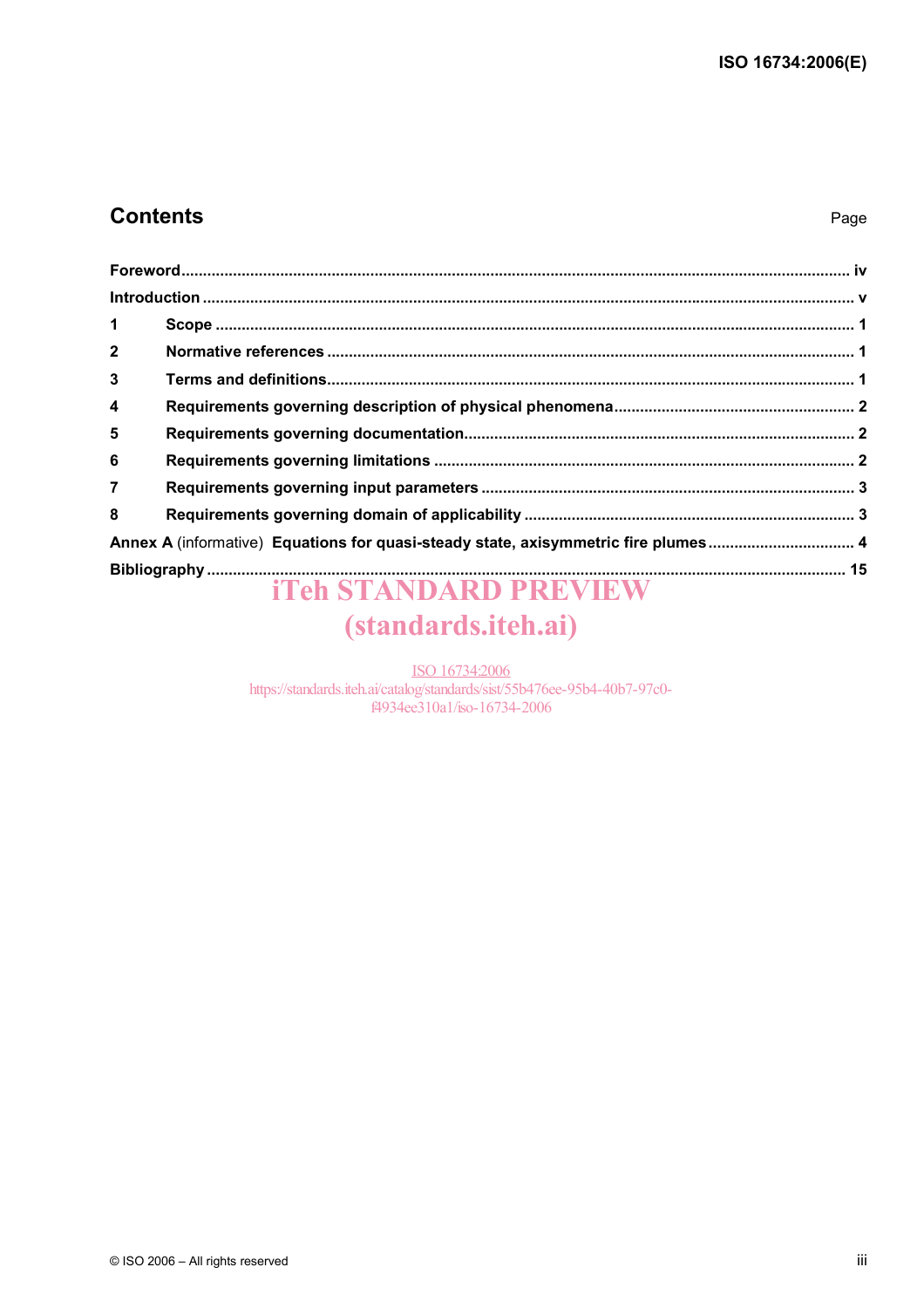### **Foreword**

ISO (the International Organization for Standardization) is a worldwide federation of national standards bodies (ISO member bodies). The work of preparing International Standards is normally carried out through ISO technical committees. Each member body interested in a subject for which a technical committee has been established has the right to be represented on that committee. International organizations, governmental and non-governmental, in liaison with ISO, also take part in the work. ISO collaborates closely with the International Electrotechnical Commission (IEC) on all matters of electrotechnical standardization.

International Standards are drafted in accordance with the rules given in the ISO/IEC Directives, Part 2.

The main task of technical committees is to prepare International Standards. Draft International Standards adopted by the technical committees are circulated to the member bodies for voting. Publication as an International Standard requires approval by at least 75 % of the member bodies casting a vote.

Attention is drawn to the possibility that some of the elements of this document may be the subject of patent rights. ISO shall not be held responsible for identifying any or all such patent rights.

ISO 16734 was prepared by Technical Committee ISO/TC 92, *Fire safety*, Subcommittee SC 4, *Fire safety engineering*.

# iTeh STANDARD PREVIEW (standards.iteh.ai)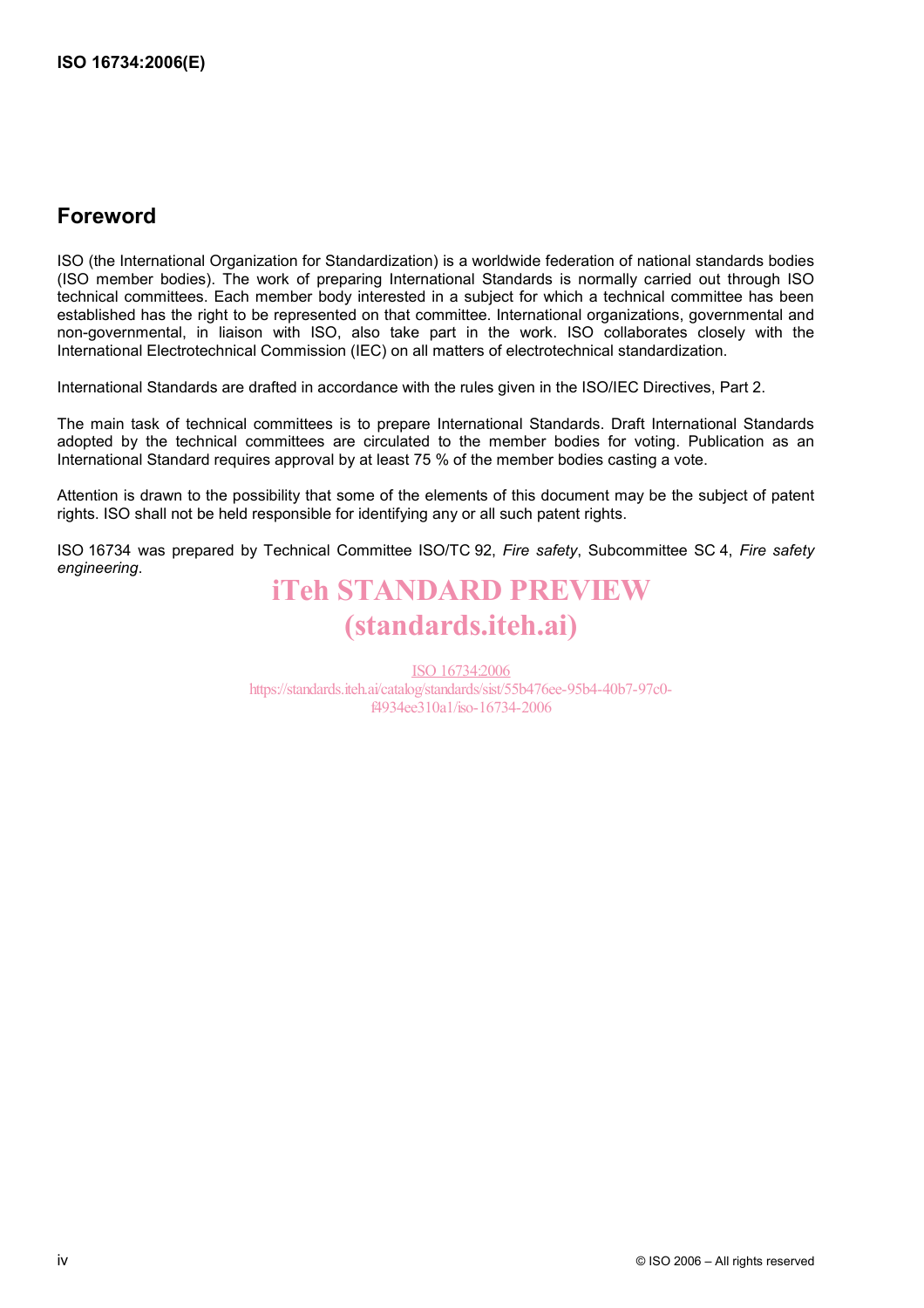### **Introduction**

This International Standard is intended to be used by fire-safety practitioners who employ fire-safety engineering calculation methods. Examples include fire-safety engineers; authorities having jurisdiction, such as territorial authority officials; fire service personnel; code enforcers; and code developers. It is expected that users of this International Standard are appropriately qualified and competent in the field of fire-safety engineering. It is particularly important that users understand the parameters within which particular methodologies can be used.

Algebraic equations conforming to the requirements of this standard are used with other engineering calculation methods during fire safety design. Such design is preceded by the establishment of a context, including the fire safety goals and objectives to be met, as well as performance criteria when a tentative fire safety design is subject to specified design fire scenarios. Engineering calculation methods are used to determine if these performance criteria will be met by a particular design and if not, how the design shall be modified.

The subjects of engineering calculations include the fire-safe design of entirely new built environments, such as buildings, ships or vehicles as well as the assessment of the fire safety of existing built environments.

The algebraic equations discussed in this standard are very useful for quantifying the consequences of design fire scenarios. Such equations are particularly valuable for allowing the practitioner to determine very quickly<br>how a tentative fire safety design should be modified to meet performance criteria agreed-upon. without how a tentative fire safety design should be modified to meet performance criteria agreed-upon, without having to spend time on detailed numerical calculations until the stage of final design documentation.<br>Examples of areas where algebraic equations have been applicable include determination of heat transfer Examples of areas where algebraic equations have been applicable include determination of heat transfer, both convective and radiant, from fire plumes, prediction of ceiling jet flow properties governing detector response times, calculation of smoke transport through vent openings and analysis of compartment fire hazards such as smoke filling and iflashover. With respect to fire plumes, aligebraic equations are often used to estimate flame dimensions so that the safe separation distance between a potential fire and a vulnerable target can be calculated. Algebraic plume equations are also useful for estimating rates of flame spread, both horizontal and vertical, within a built environment containing combustible materials.

The algebraic equations discussed in this standard are essential for checking the results of comprehensive numerical models that calculate fire growth and its consequences.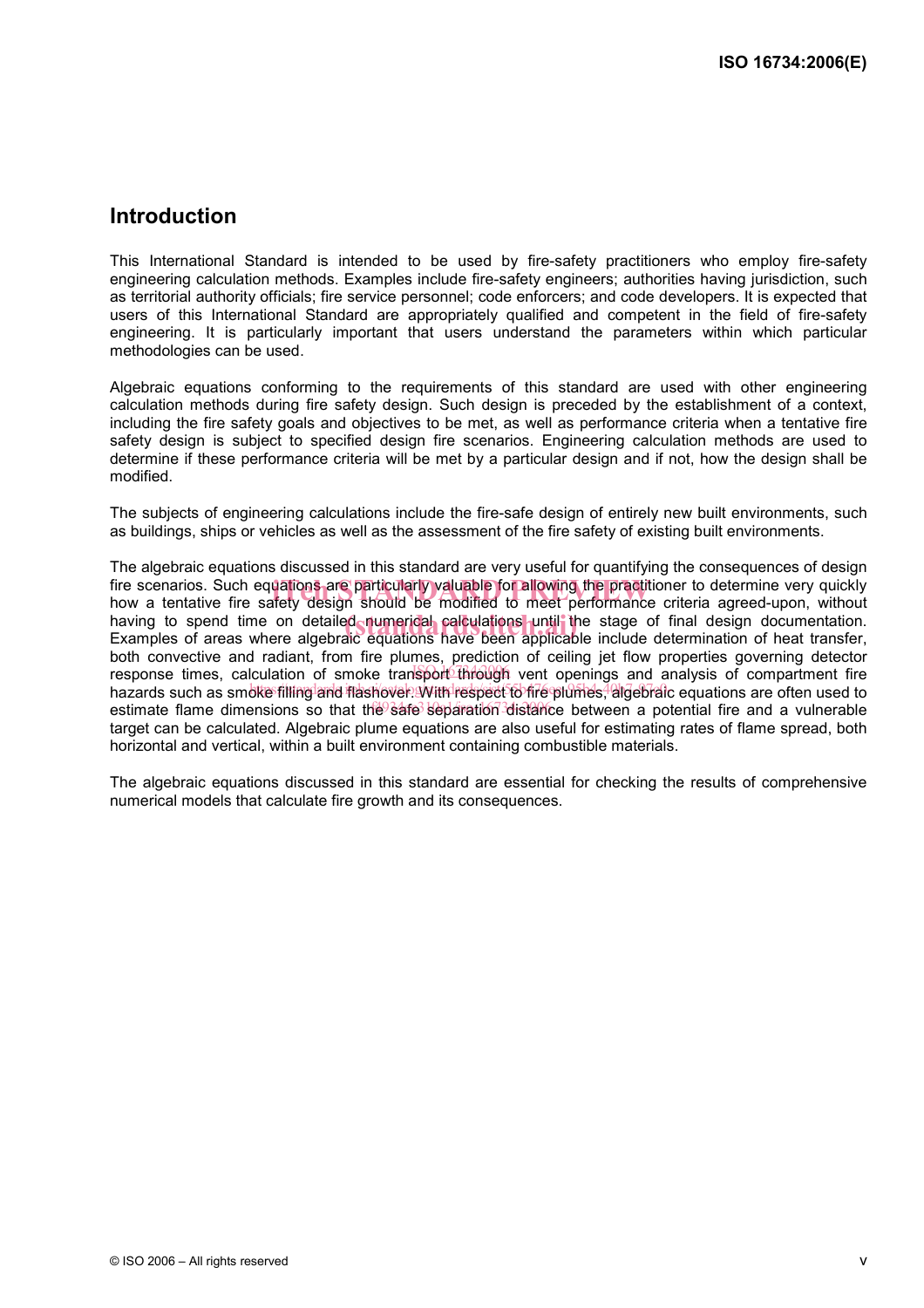# iTeh STANDARD PREVIEW (standards.iteh.ai)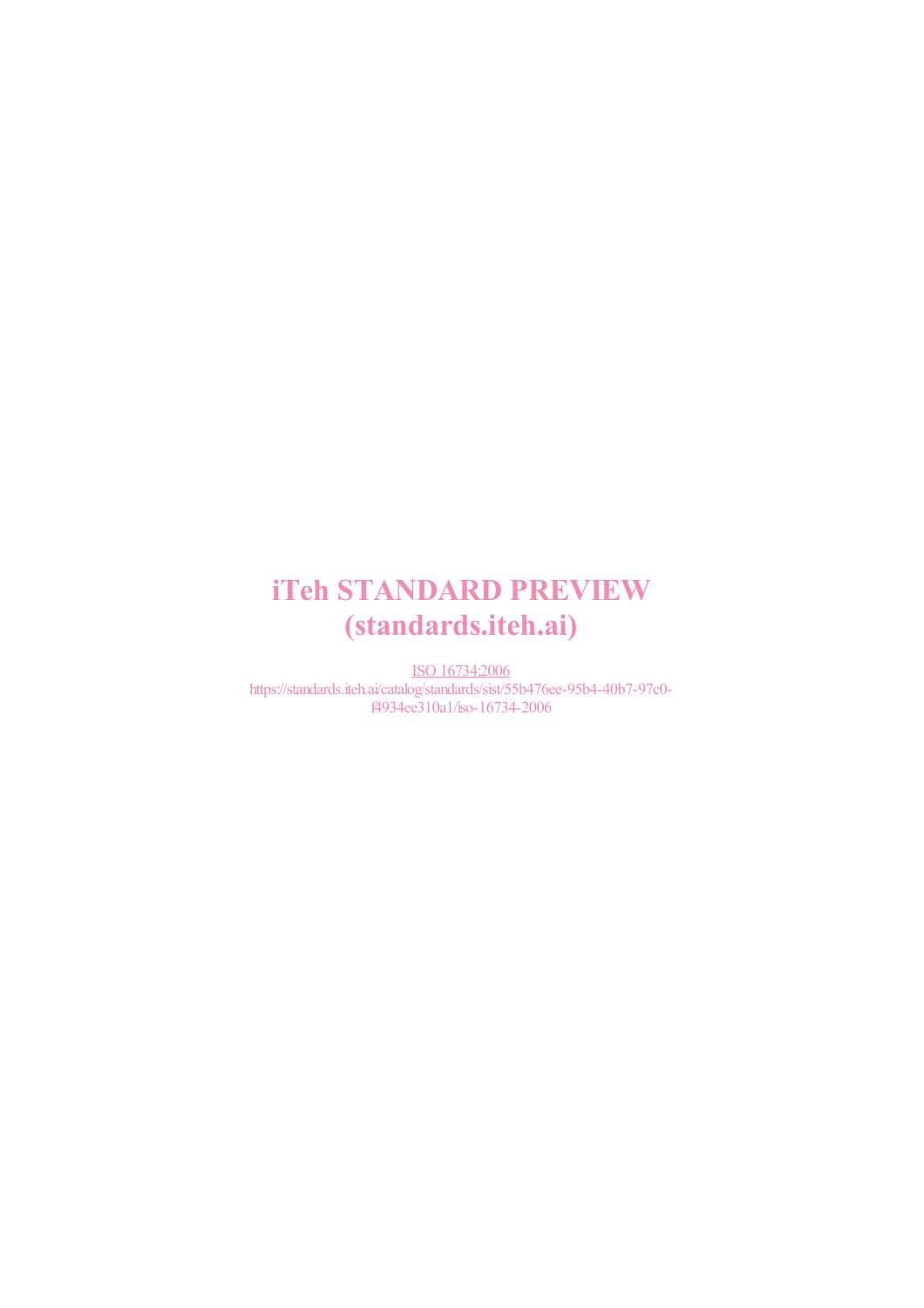### **Fire safety engineering — Requirements governing algebraic equations — Fire plumes**

#### **1 Scope**

**1.1** The requirements in this International Standard govern the application of explicit algebraic equation sets to the calculation of specific characteristics of fire plumes.

**1.2** This International Standard is an implementation of the general requirements provided in ISO/TR 13387-3 for the case of fire dynamics calculations involving sets of explicit algebraic equations.

**1.3** This International Standard is arranged in the form of a template, where specific information relevant to algebraic fire plume equations is provided to satisfy the following types of general requirements:

- a) description of physical phenomena addressed by the calculation method;
- b) documentation of the calculation procedure and its scientific basis;  $\boldsymbol{\mathrm{FW}}$
- c) limitations of the calculation method;  $\mathbf{adards}.\mathbf{iteh}.\mathbf{ai})$
- d) input parameters for the calculation method; ISO 16734:2006
- e) domain of applicability of the calculation method. sist/55b476ee-95b4-40b7-97c0-

f4934ee310a1/iso-16734-2006

**1.4** Examples of sets of algebraic equations meeting all the requirements of this International Standard are be provided in separate annexes to this International Standard for each different type of fire plume. Currently, there is one informative annex containing algebraic equations for quasi-steady state, axisymmetric fire plumes.

#### **2 Normative references**

The following referenced documents are indispensable for the application of this document. For dated references, only the edition cited applies. For undated references, the latest edition of the referenced document (including any amendments) applies.

ISO/TR 13387-3, *Fire safety engineering — Part 3: Assessment and verification of mathematical fire models*

ISO 13943, *Fire safety — Vocabulary*

#### **3 Terms and definitions**

For the purposes of this document, the terms and definitions given in ISO 13943 apply.

NOTE See Annex A for the terms and definitions specific to that annex.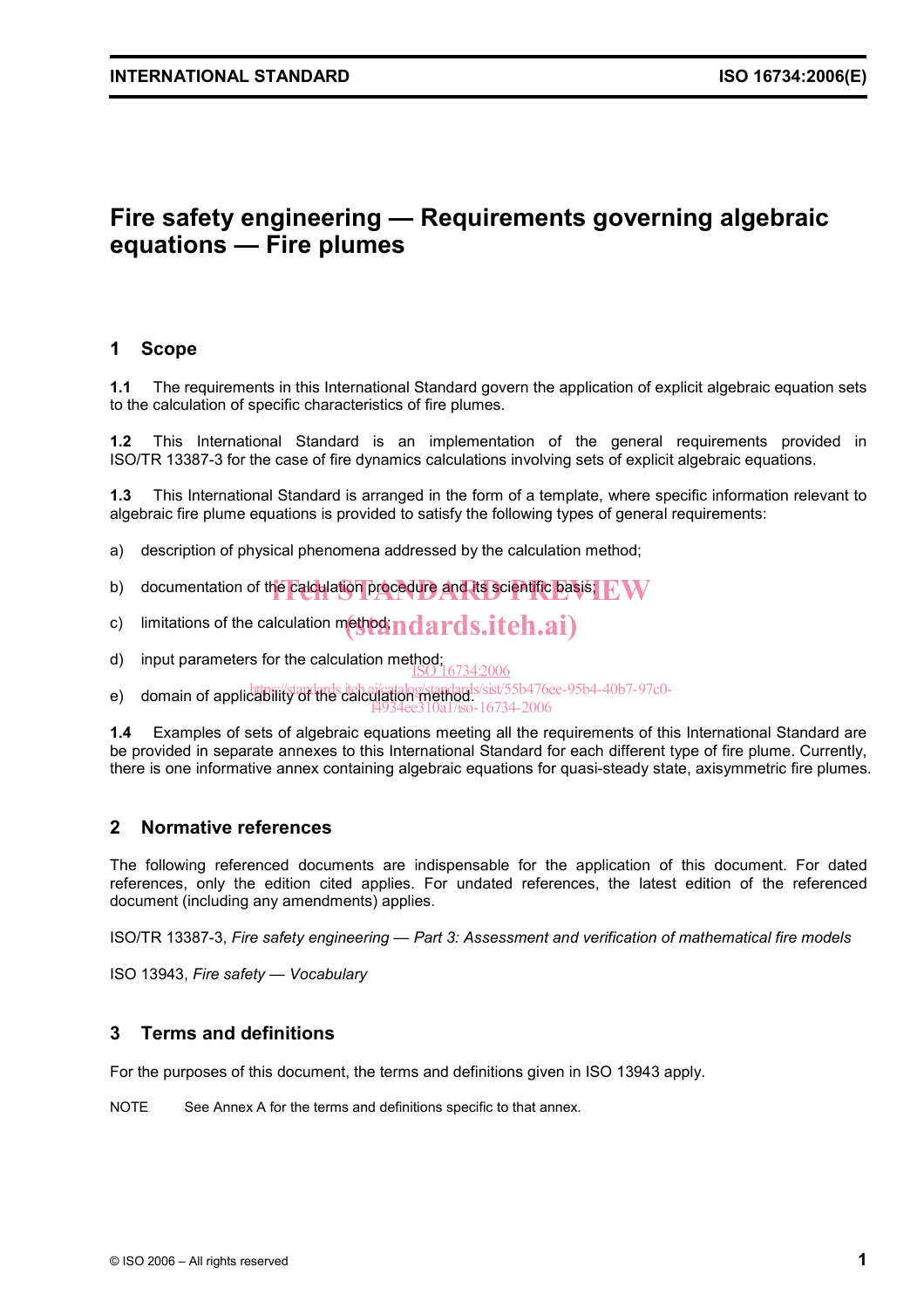#### **4 Requirements governing description of physical phenomena**

**4.1** The fire plume resulting from a source fire is a complex, thermo-physical phenomenon that can be highly transient or nearly steady state. It contains regions closer to the source fire where there is usually flaming combustion (unless the source is a smouldering fire) and regions further from the source where there is no combustion taking place, but only a turbulent upward flow dominated by buoyancy forces. The fire plume can be significantly affected by many environmental parameters, e.g., the nature and arrangement of the burning materials that act as a fire source, whether there is flaming or smouldering combustion, the type of boundary confinement, degree of air restriction or vitiation, wind flows or compartment air motion, etc. For a liquid hydrocarbon source fire burning in the open under calm (windless) conditions, the problem of describing the fire plume by algebraic equations is simplified since most of these environmental parameters have a negligible influence.

**4.2** General types of source fires, flow-boundary (including symmetry) conditions and other scenario elements to which the analysis is applicable shall be described with the aid of diagrams.

**4.3** Fire plume characteristics to be calculated and their useful ranges shall be clearly identified, including those characteristics inferred by association with calculated quantities (e.g., the association of smoke concentration with excess gas temperature based on the analogy between energy and mass conservation) and those associated with radiant heat transfer to targets remote from the plume, if applicable.

**4.4** Regions of the fire plume (whether or not flaming/combusting, degree of fire source influence, etc.) to which specific equations apply shall be clearly identified.

**4.5** Because different equations describe different plume characteristics (see A.4.3) or apply to different regions (see A.4.4), it shall be shown that if there is more than one method to calculate a given quantity, the<br>result is independent of the method used. result is independent of the method used.

### (standards.iteh.ai)

### 5 Requirements governing documenta<u>tion 6734:2006</u>

**5.1 General requirements governing documentation can be found in ISO/TR 13387-3.**<br>**5.1** General requirements governing documentation can be found in ISO/TR 13387-3. f4934ee310a1/iso-16734-2006

**5.2** The procedure followed in performing calculations shall be described through a set of algebraic equations.

**5.3** Each equation shall be presented in a separate subclause containing a phrase that describes the output of the equation, as well as explanatory notes and limitations unique to the equation being presented.

**5.4** Each variable in the equation set shall be clearly defined, along with appropriate SI units, although equation versions with dimensionless coefficients are preferred.

**5.5** The scientific basis for the equation set shall be provided through reference to recognised handbooks, the peer-reviewed scientific literature or through derivations, as appropriate.

**5.6** Examples shall demonstrate how the equation set is evaluated using values for all input parameters consistent with the requirements in Clause 4.

#### **6 Requirements governing limitations**

**6.1** Quantitative limits on direct application of the algebraic equation set to calculate output parameters, consistent with the scenarios described in Clause 4, shall be provided.

**6.2** Cautions on the use of the algebraic equation set within a more general calculation method shall be provided, which shall include checks of consistency with the other relations used in the calculation method and the numerical procedures employed. For example, the use of a given equation set for plumes in a zone model can yield different results from another equation set for ceiling jet flows in the zone model, where the plume and ceiling jet zones connect, leading to errors.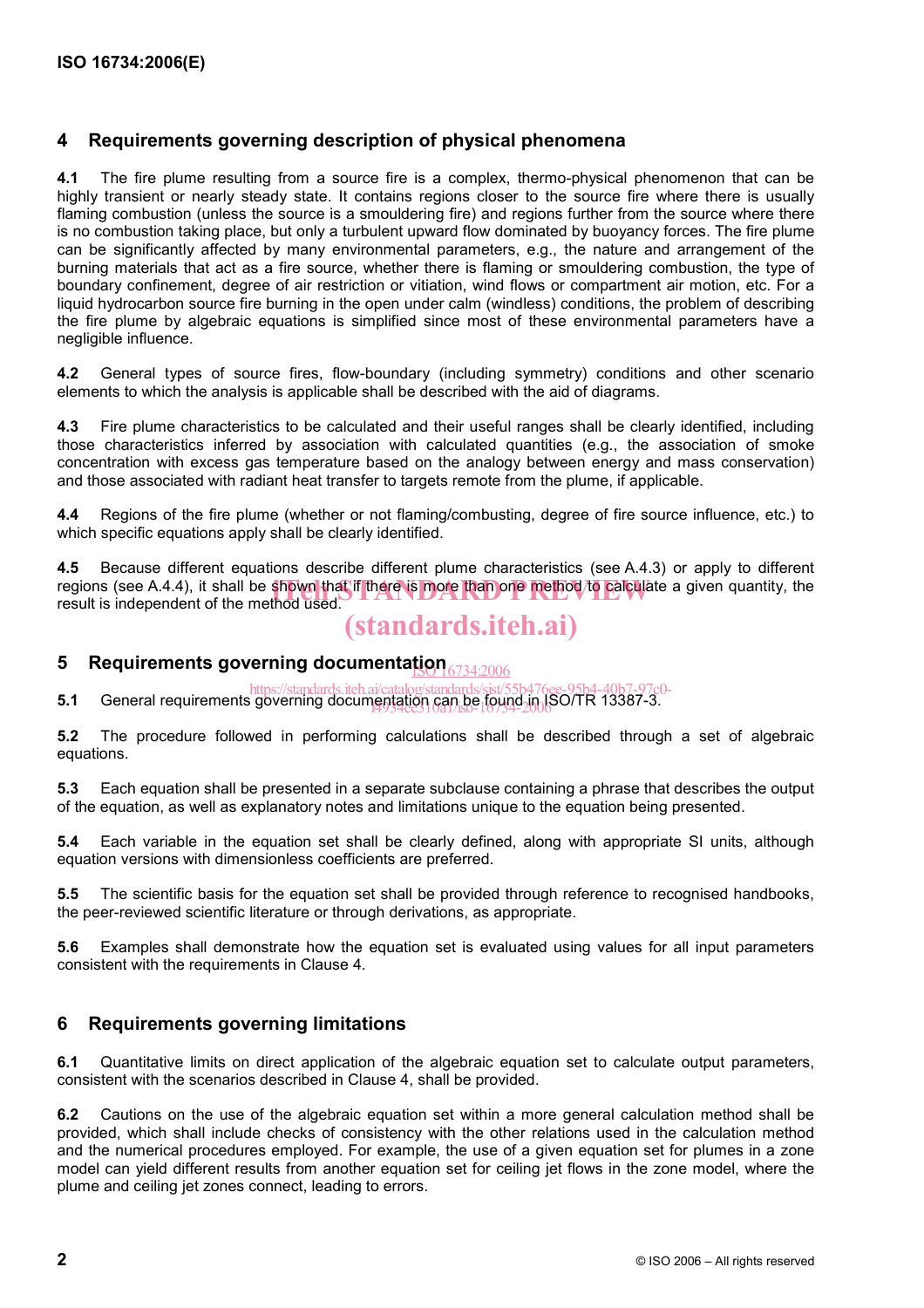#### **7 Requirements governing input parameters**

**7.1** Input parameters for the set of algebraic equations shall be identified clearly, such as heat release rate or geometric dimensions.

**7.2** Sources of data for input parameters shall be identified or provided explicitly within the International Standard.

**7.3** The valid ranges for input parameters shall be listed as specified in ISO/TR 13387-3.

#### **8 Requirements governing domain of applicability**

**8.1** One or more collections of measurement data shall be identified to establish the domain of applicability of the equation set. These data shall have level of quality (e.g., repeatability, reproducibility) assessed through a documented/standardized procedure (see ISO 5725).

**8.2** The domain of applicability of the algebraic equations shall be determined through comparison with the measurement data of 8.1, following the principles of assessment, verification and validation of calculation methods.

**8.3** Potential sources of error that limit the set of algebraic equations to the specific scenarios given in Clause 4 shall be identified, for example, the assumption of a point fire source.

# iTeh STANDARD PREVIEW (standards.iteh.ai)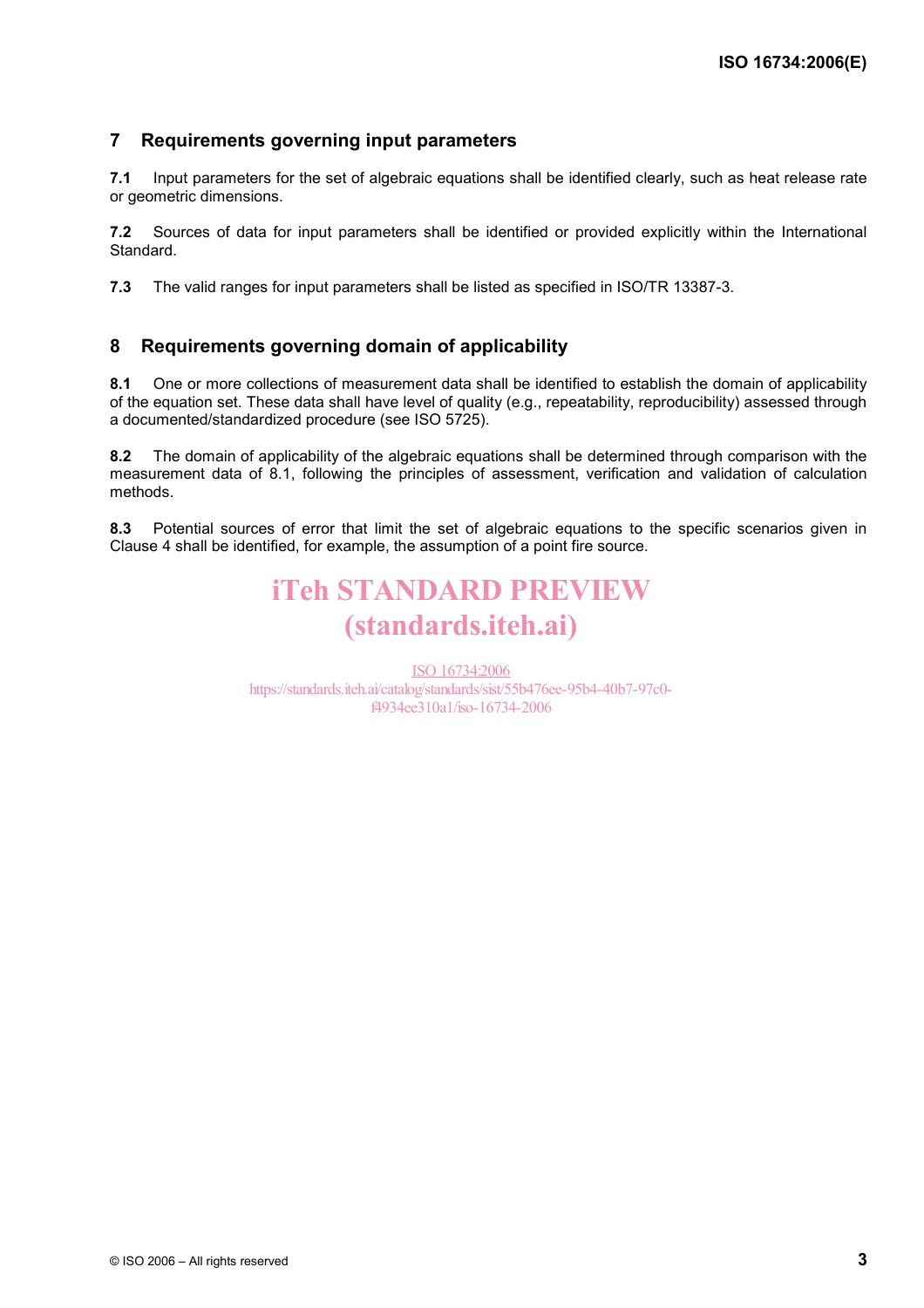### **Annex A**

### (informative)

### **Equations for quasi-steady state, axisymmetric fire plumes**

### **A.1 Terms and definitions used in Annex A**

The terms and definitions given in ISO 13943 and the following apply:

#### **A.1.1**

#### **axisymmetric**

mean motion and properties, such as mean temperature rise, are symmetric with respect to a vertical centreline

#### **A.1.2**

#### **built environment**

any building, structure or transportation vehicle

EXAMPLE Structures other than buildings include tunnels, bridges, offshore platforms and mines.

#### **A.1.3**

## iTeh STANDARD PREVIEW

#### **characteristic plume radius**

endius at which the time-average plume temperature rise above the ambient value is one-half the centreline radius value

#### **A.1.4**

#### ISO 16734:2006

**combustion efficiency factor**  https://standards.iteh.ai/catalog/standards/sist/55b476ee-95b4-40b7-97c0-

**Example of the heat of combustion, measured under specific fire test conditions, to the net heat of combustion** 

#### **A.1.5**

#### **convective fraction of heat release rate**

ratio of the convective heat release rate to the heat release rate

#### **A.1.6**

#### **convective heat release rate**

component of the heat release rate carried upward by the fire plume motion

NOTE Above the mean flame height, this component is considered invariant with height.

#### **A.1.7**

#### **entrained mass flow rate**

air drawn in from the surroundings into the fire plume

NOTE The mass flow rate in the plume at a given level can be considered equal to the mass rate of air entrained below that level into the plume (the fire source contributes an insignificant mass to the plume flow, typically less than 1 % of the total at the mean flame height (see Reference [15]).

#### **A.1.8**

#### **fire plume**

upward turbulent fluid motion generated by a source of buoyancy that exists by virtue of combustion and often includes a lower flaming region

#### **A.1.9**

**flame** 

luminous region of fire plume associated with combustion